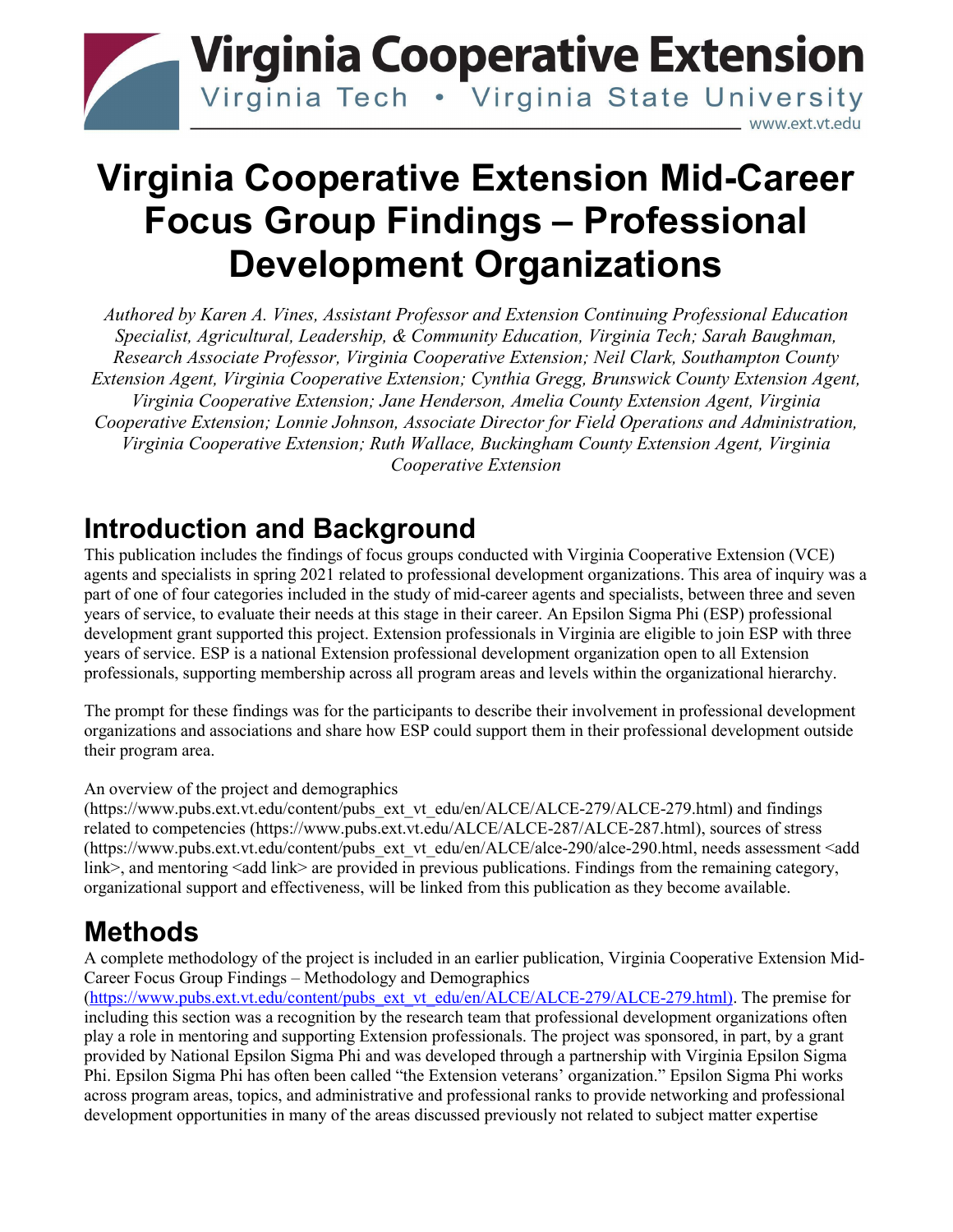(communication, educational design, leadership, professionalism, emerging topics, etc.). Participant focus group and research team discussions following the focus groups were reviewed and analyzed based on emerging themes. Findings from all of these groups are included here.

These findings will be used to develop recommendations within the focus group participants and research team to strengthen Virginia Cooperative Extension and our professional development organizations. Recommendations will be shared widely through presentations at professional meetings and peer-reviewed publications.

# **Findings Overview**

This paper begins with findings related to agents and specialists participation or non-participation in professional development organizations. This is followed by a section that summarizes the benefits agents receive through participation in these organizations. The paper ends by providing participant perspectives related to opportunities for ESP to support their professional development outside their subject matter areas.

### **Participation in Professional Development Organizations**

Both agents and specialists reported being involved in professional development organizations associated with Cooperative Extension. Extension organizations that were identified included National Association for County Agricultural Agents, the Virginia and National Extension Associations for Family and Consumer Sciences, "all the 4-H related ones" with state and national organizations identified by name, "all of the professional organizations, except ESP", "the national SNAP Ed association", and ESP. Many people also referred to their program teams as professional development organizations. An agent said, "I also joined program team to try to help push that tie to professional development." Another agent shared,

I think the program teams, I have found very helpful. I'm part of those commercial horticulture consumer horticulture, and the emerging pesticide program. So, I'm on two or three program teams. I think that's been a lot more helpful than the actual professional organizations.

The respondents were also members of organizations external to Extension. External organizations that were identified included: "coalitions", the Society for Nutrition Education and Behavior, the State Young Farmers Farm Bureau Board, the University Economic Development Association, and the Virginia Economic Development Association.

Several professionals indicated they were not involved or had very limited involvement. One agent said,

I see agents in my area that are part of like literally like 40,000 different associations, whatever they're in. And I see burnout. I see it really bad with some of the agents. So, I'm like I don't want to get to that point because I've been there before in previous roles. And I don't want to get to that point, so I'm kind of like what [another focus group member] said, like not doing the bare minimum, but doing enough.

#### Another agent said they were involved "just because it was expected for promotion". Another agent expressed frustration saying that their professional development was not recognized in evaluation. She said,

And then also something that was frustrating and kind of going off as being a part of a million things is what [another focus group member] said. We had to do like so much professional development, last year. And in my evaluation, it wasn't recognized at all. Not even a little bit. So that was super frustrating, and I really had to hold back in my evaluation because it was like we're doing so much work, but it's not getting recognized at all.

Similarly, another agent talked about the time commitments and limited return. She characterized her involvement in this way.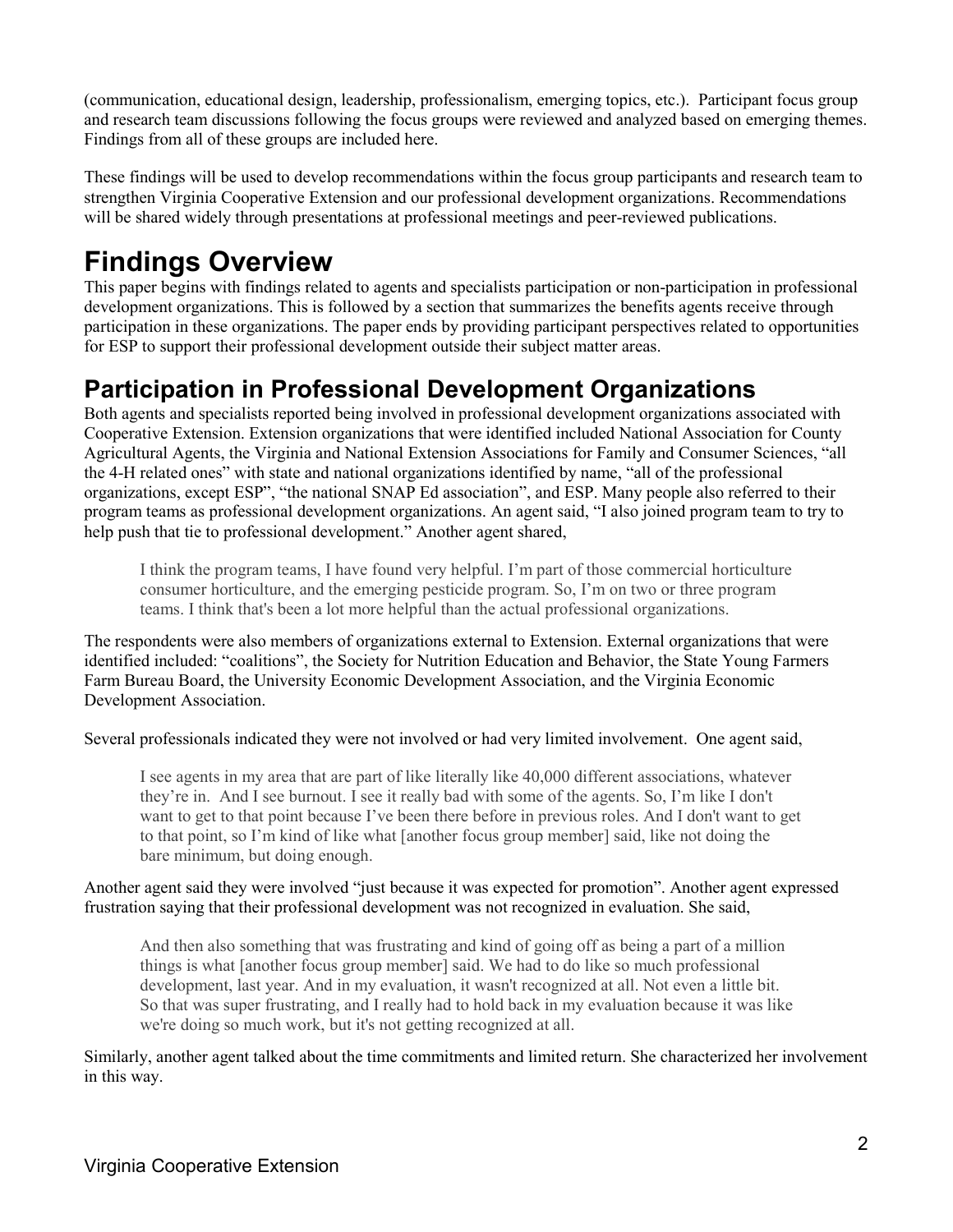Minimal, super minimal, as minimal as I can make it because I see no return on investment. You know as minimal as I can do it, so that I can check my box for my professional development, so that I can get promoted one day. I don't see much of a benefit for me, being a part of those things because that's just more time. And there's no return on investment personally. From an evaluation standpoint, I didn't think it's something that is prioritized because, again, it's not programming and numbers. So, it's just okay well, great that you did that.

Other agents said they were actually discouraged from participating in professional development organizations. Some specialists said they were told that the Extension professional development organizations were for agents, while others are actively involved in these.

Another respondent shared that initially she did not feel the professional organization she visited needed her. She said,

I know when I started you get your first-year dues paid and I went to one of the meetings that happened during the VCE Conference. But kind of after that I got overwhelmed [and]wasn't really sure how I, as a brand-new agent can really fit in. Because it was like a well-oiled machine at that point and I didn't really know what I could contribute. So, I kind of let it [membership] die and haven't been active since. So, I rejoined when dues were up this past fall, and I feel like now I'm at a point where I would like to be more involved.

#### Another agent does not participate because of the size of the organizations. She said,

I am much better in small groups or one on one. So as far as joining any organization where it's going to be - we're all meeting in one large room - we're going to talk about things. I, personally, have anxiety and I don't, well I don't know, I've never been diagnosed, but like that gives me anxiety on the inside. And I don't necessarily want to be in a large group of people talking about things, so I choose not to do those professional organizations. Like the biggest that I want to get is like my district meeting with 4-H agents and that's where I'm good.

### **Benefits of membership in professional development organizations**

Many respondents talked about leadership roles they hold in professional development organizations from membership on committees to elected roles. The roles they are filling are at both state and national levels. In addition, focus group participants identified other benefits to their participation in professional development organizations. One agent spoke of the educational aspects. He said, "[I] have been to one in person national meeting, and it was great. I learned a lot of different aspects of Extension, and it was definitely worth the time." Another agent spoke of the wealth of knowledge presented at national meetings. She said,

Professional associations? I joined the 4-H association early on at the state level. I haven't had much involvement nationally. I have attended some national conferences, but have not been a speaker or presenter. But I do enjoy those. They're very helpful. Sometimes it's a lot information. I've been to several conferences, where you just can't absorb everything you signed up for. You can't even attend, like after two days, you can't even walk into a workshop, because . . . it's a lot. Which is good, it's great. I'd love having all this information and bringing it home and if you got an extra week . . . [to] digest when you get back and be like will this be relevant, 'How do I tweak this to my local program?' is a good idea. How do I have this conversation with someone else to partner with but definitely getting involved with professional associations for the peer involvement, the discussion, the PD it's very, very helpful.

Another agent spoke about mini-grants provided through professional development organizations that support local programming as her only benefit. She said,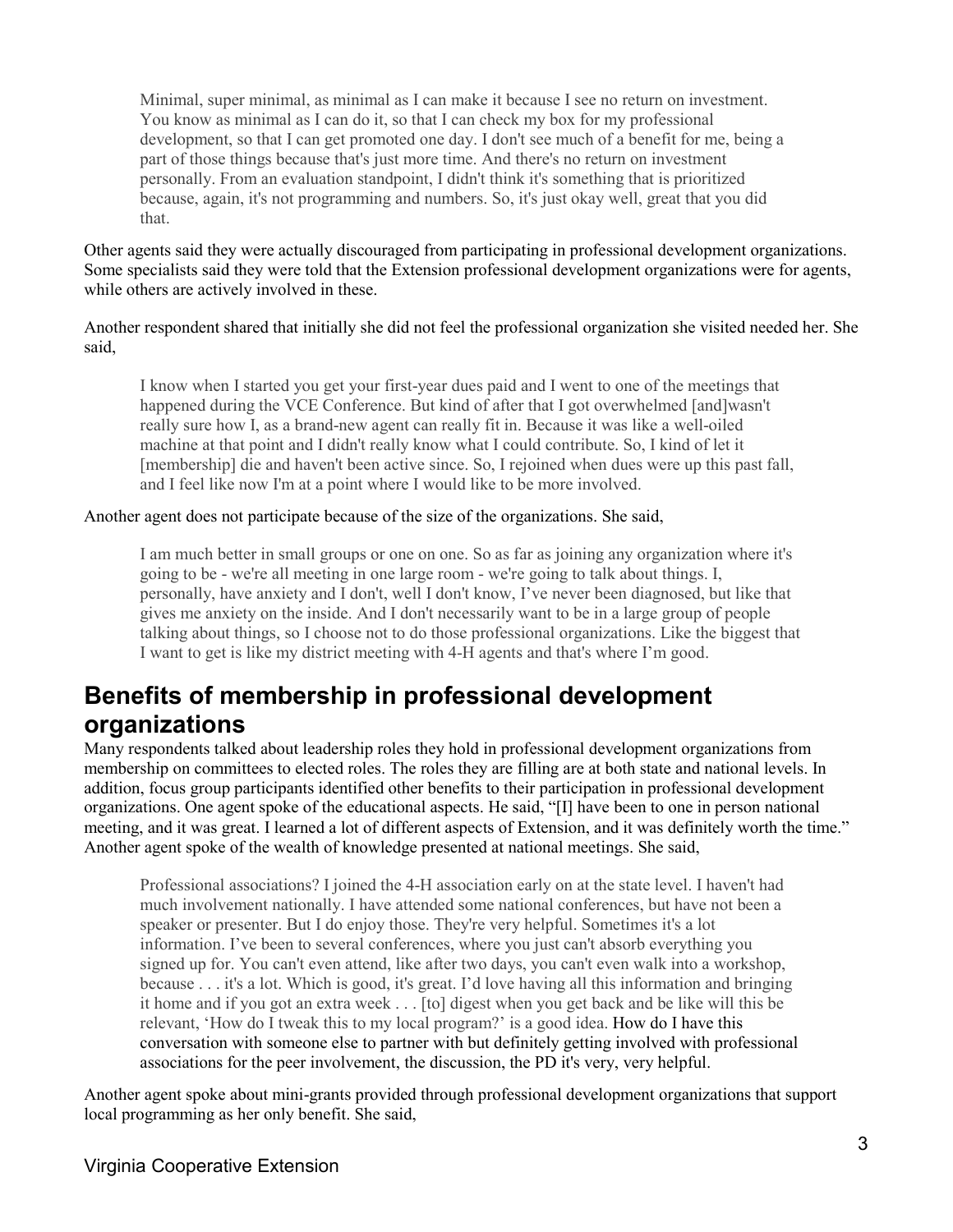And so, I don't see any reason that a professional association in Extension is worth it. Except for you get the grant money -you know these mini grants, where I can actually invest in creating a program that will fit the needs of my organization, and that's really good, but you don't get anything for it. I mean it's not like I'm going to get a raise for it. It doesn't really mean anything outside of my community and to me personally. To have those mini grants, I mean I love watching the happiness and the success locally, and that is a personal thing.

#### Another agent spoke about how their FCS program provided them with networks and resources that allowed them to work with the community in areas beyond their subject matter expertise. He said,

But now I have gotten involved with [VEAFCS and NEAFCS] and at first, I felt very much like someone else had said - that I felt like food safety, because I was so specialized really didn't fall and I felt kind of isolated when I went to the FCS meetings, because they were covering so many things that didn't really have anything to do with what my target area was. But what I'm realizing now is that with a shortage of FCS agents, I'm wearing a lot more hats than just food safety because there's no one else to help folks with what they need. So, being in these organizations has really helped me and given me more resources, opened me up to be able to see a lot of other programming in other areas that's happening that maybe if I can't deliver it, maybe I can find somebody that can help me get it delivered for my communities. So, I think it's been a big help to be involved in those associations.

Building on the benefit associated with expanding networks, another agent saw the professional association as "a good way to network and bounce ideas off of each other." One of the specialists spoke about the national connections she has developed through her interaction with NEA4HYDP.

#### **Research Team Response**

Members of the research team felt mentors within VCE should promote participation in the professional associations. They acknowledged this approach may not reach specialists because of the sense that they were not receiving mentoring, and not always active in Extension professional development organizations. However, one member of the team shared how she secured support from administration and then made a personal ask of specialists, resulting in their long-term involvement in the professional association. She said,

You have to ask people. Because with the FCS conferences, I told my specialists. 'I need you there. They're having a meeting for you all; we need you there.' And I sent a letter to [the VCE Director] to make sure that it was okay, for them to go and they've been going ever since. Which helps us as an organization. Because they see some other good options that are out there that can help us grow in Virginia. But it's also - I'm like okay well they saw it is valuable so they're going. But you get what you put into it and yes, I have to spend a little bit of money, but it's like 'okay I've got to spend some money to go to this conference. If I do A, B, and C, I can qualify for some funds from Extension to pay for some of that or from my association.'

### **Opportunities for ESP Support**

Focus group participants were asked how ESP might support them in their professional development outside their subject matter area. Participant responses were grouped into four different groups: contributing to a new vision for Cooperative Extension and its work, professional development around specific topics, personnel to support agents, and questions related to the value of ESP.

#### **Contributing to a new vision for Cooperative Extension and its work**

One of the agents in the focus groups suggested that within Virginia, ESP might provide for agents serving in the unit coordinator roles, since those cut across all program areas. Two other agents suggested using ESP to identify states that are doing things well to share knowledge and best practices. One agent said,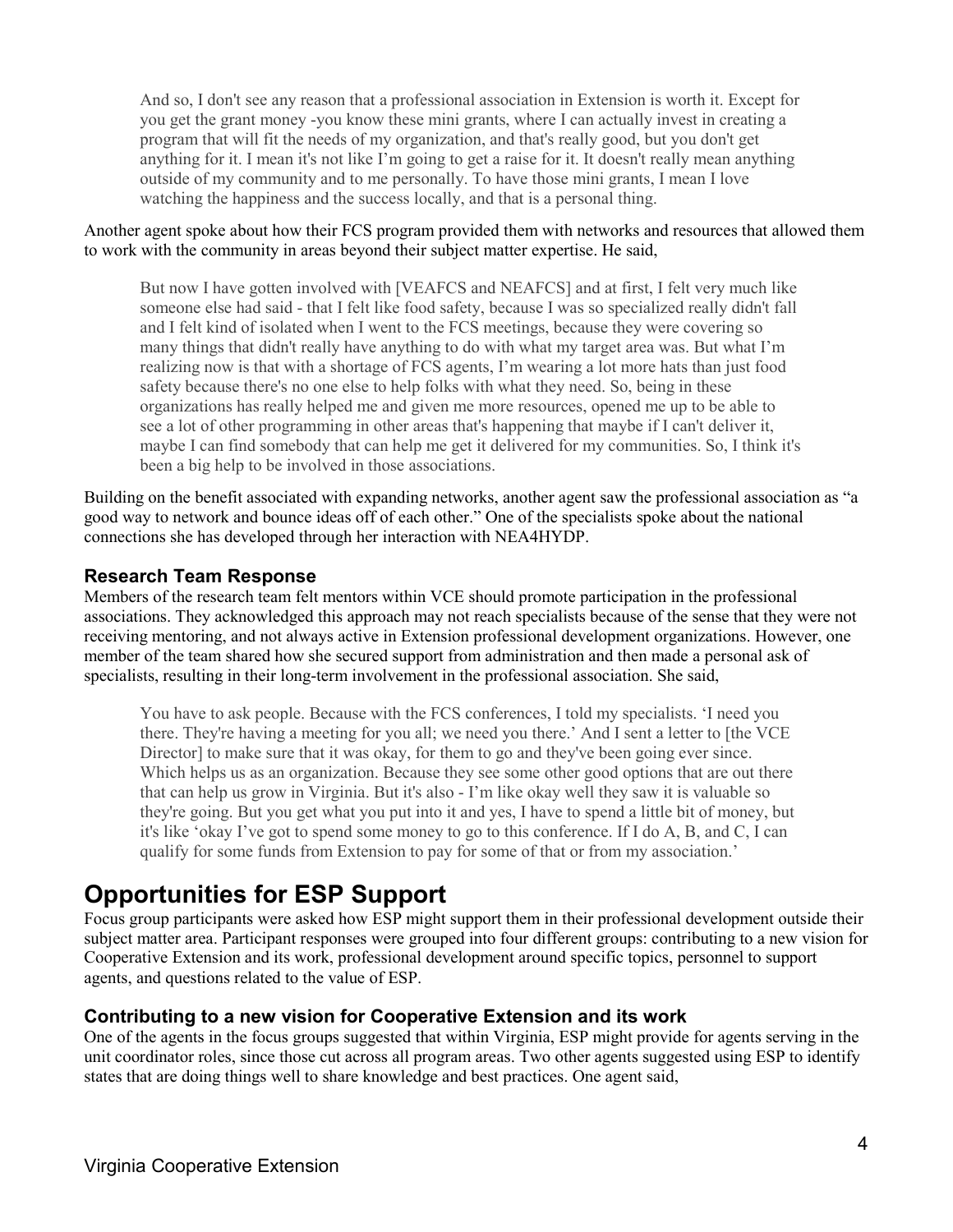Because that's a national organization, if they can look into what state Extension programs have- systems that are working really well, and then help the ones that don't have good systems in place. I would just encourage the communications between the different land grant universities and Extension agencies, so that you know if somebody's got something that's working really well, we might get it shared across the nation and be able to make everybody in Extension work better together and not duplicate efforts.

Another agent suggested this could be done through trainings and webinars.

#### **Professional development around specific topics**

Twelve topics were identified as areas in which ESP might provide professional development support. These are networking, leadership, communications, foreign language development, technology, grant writing, marketing, mentoring, inner-office relationships, professionalism, partnership development, and facilitation. One of the specialists talked about the opportunities ESP provides for networking at the national level. She said,

So definitely, because people like me, we need to have that kind of professional 'Here's how your career is supposed to progress' and the other thing I think potentially ESP association is – it's taken me five or six years to get to, because Extension is so national. Right? It's really national and you have colleagues nationally and we look towards other Extension services to see who's producing a really good curriculum that I love to bring to my state, and for this issue that we know we have. Those kinds of things are really important, but it takes a long time to establish those relationships. So, if we could have a way that there were Extension specialists or agents who've been around for a long time, who can really begin making connections for people in other states, new people coming on to say hey here's your program leader, for instance. I'm not even sure I still even know who our program leaders are right now. We have state programs but you've got these regional program meetings. And the leaders then go to those regional program meetings, and you can then meet the other state program leaders, for your areas of FCS state program leader in Georgia and Florida. And these are important people to know as we begin to try to do not just Extension work in our state, but we want to link into what else is happening nationally in my area. That's also important and we should also be all kind of working together so Extension can have a collective impact with our programming. So, I think that having that kind of mentorship where newly hired agents, but in particular specialists, get linked up with other seasoned specialists in other states that can say hey you need to be connected with this Extension group. And here's a person over here who's working in your same areas of interest you need to be connected with. I think that would be very helpful making those links and connections and what are the priorities happening in Extension nationally and then also, what are the meetings you ought to be going to and so to that end.

An agent talked about the opportunity to increase her leadership through ESP. She said, "I would like to grow leadership-wise, but those spots are already taken, and they will forever be taken. So, there's... I guess more national networking. I can grow other places - I just can't really grow a whole lot in Virginia."

Another agent suggested multiple topics including a resource for foreign language development. She said,

As far as how ESP could help support, again, echoing grant writing. Marketing. Even things with technology. A lot now with trying to do virtual experiences and that sort of thing and something else I wanted to throw in because I wasn't sure where else to put this in here, but even with foreign language development. So, we work with a lot of diverse audiences. And it is way more difficult than I think it should be to have materials translated and that sort of thing, and so, whether there was someone in each district, or something that we could have as a resource for that.

This agent emphasized need for professional development related to technology. She said,